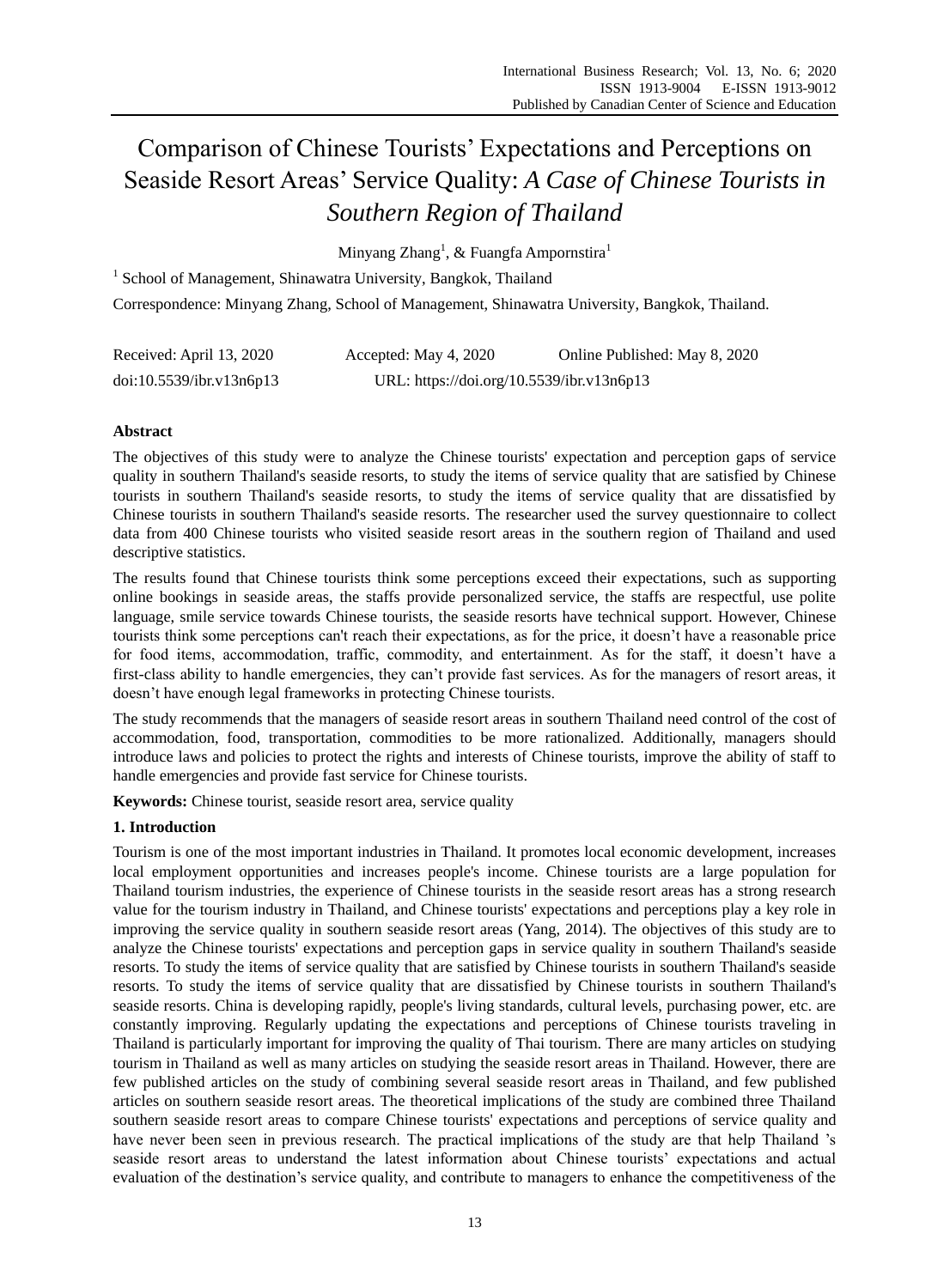southern Thailand seaside resort areas, to attract more Chinese tourists to Thailand. Improve the service quality of the southern Thai seaside resort, and promote the rapid and stable development of the Thailand tourism market.

#### **2. Literature Review**

Ren (2018) pointed out that the tourist expectation is to meet certain needs or aspirations, which are expected to be a short-lived belief that will determine the behavior. According to Li et al. (2011), tourists are expected toward travel due to six reasons, which consisted of the patience of the staff, privacy need services, clear marketing communications, reasonable price, word of mouth, and previous experience of the tourist. Expectations show the needs of people from the present to the future. In a service business, especially the tourism industry, it is important to study the expectations of tourists, as this will lead us to understand more of what travelers want to make use of their experience to meet their expectations and generate high satisfaction towards all products and services provided.

Bernstein et al. (2012) have described perception as the process that occurs after the stimulus has been interpreted as a feeling and what is meant by knowledge, experience, and understanding of a person. It is perceived as something that must be learned without learning or experience and will not cause recognition performance. Tourist perception is the psychological process by which tourists obtain information about tourist objects and tourist environmental conditions through their senses. Tourist perception constitutes the behavior environment of tourists. Tourist perception not only affects tourism decisions but also affects the evaluation of tourists (Chiu et al., 2016).

SERVQUAL is a multi-item scale with good reliability and validity, which helps companies better understand the assessment of service expectations and customer perceptions, and improve services. Parasuraman et al. (1994) state that SERVQUAL provides a basic framework through its expectation/perception format, which contains statements for five quality of service dimensions. The framework can be adjusted or supplemented as necessary to suit the characteristics of a particular organization or specific research needs. Five quality of service dimensions including tangibility, reliability, responsiveness, assurance (combining communication, credibility, security, competence, and courtesy) and empathy (combining understanding and understanding of customers with accessibility) (Saleh and Ryan, 2006).

Kotler (1999) mentioned that customer satisfaction as the customer's experience, comparing the customer's pre-purchase expectations with the post-purchase experience. Oliver (1981) stated that customer satisfaction is an assessment of a customer's specific transaction and reflects the relationship between the customer's expectations and their true experience with the products and services they receive. Expectations are short-term forecasts. Customer satisfaction is the embodiment of service quality. When the two are equal or the latter exceeds the former, customer satisfaction will appear. Customer satisfaction is influenced by the quality of products and services as well as customer sentiment. Customer satisfaction is the assessment of the customer's service after purchase, not their expectations (Zeithaml and Bitner, 1996). Pizam et al. (1978) define tourists' satisfaction as the result of a comparison between a tourist's experience and expectations. Swan and Combs (1976) stated that tourist satisfaction is a postconsumer attitude. Kolter (1999) considers tourist satisfaction as a comparison of the tourist's pre-tourism expectations with the post-tourism experience. Many scholars have mentioned that satisfaction was a comparison of customer expectations and perceptions.

#### **3. Method**

#### *3.1 Population and Sample*

The population for this research is Chinese tourists who are visiting seaside resort areas in southern region of Thailand. There are 3,660,106 Chinese tourists has been to Thailand southern seaside resort areas in 2017. Among them, the number of Chinese tourists to Phuket is 2,800,000, Koh Samui is 321,106, Krabi is 539,000 (Jones and Salle, 2019).

Supposing to calculate a sample size of finite, when the original sample collected is more than 5 percent of the population size, the corrected sample size is determined by using the Yamane's formula. Based on this study, the population is 3,660,106, the error level is 0.05, the calculation for the required sample size will be as follows:

$$
n = \frac{3660106}{(1 + 3660106 \cdot 0.05^2)} = 399.956 \approx 400
$$

By applying Taro Yamane formula to derive the sample size for the survey on the population is finite, the sample size from the computation was 400 samples.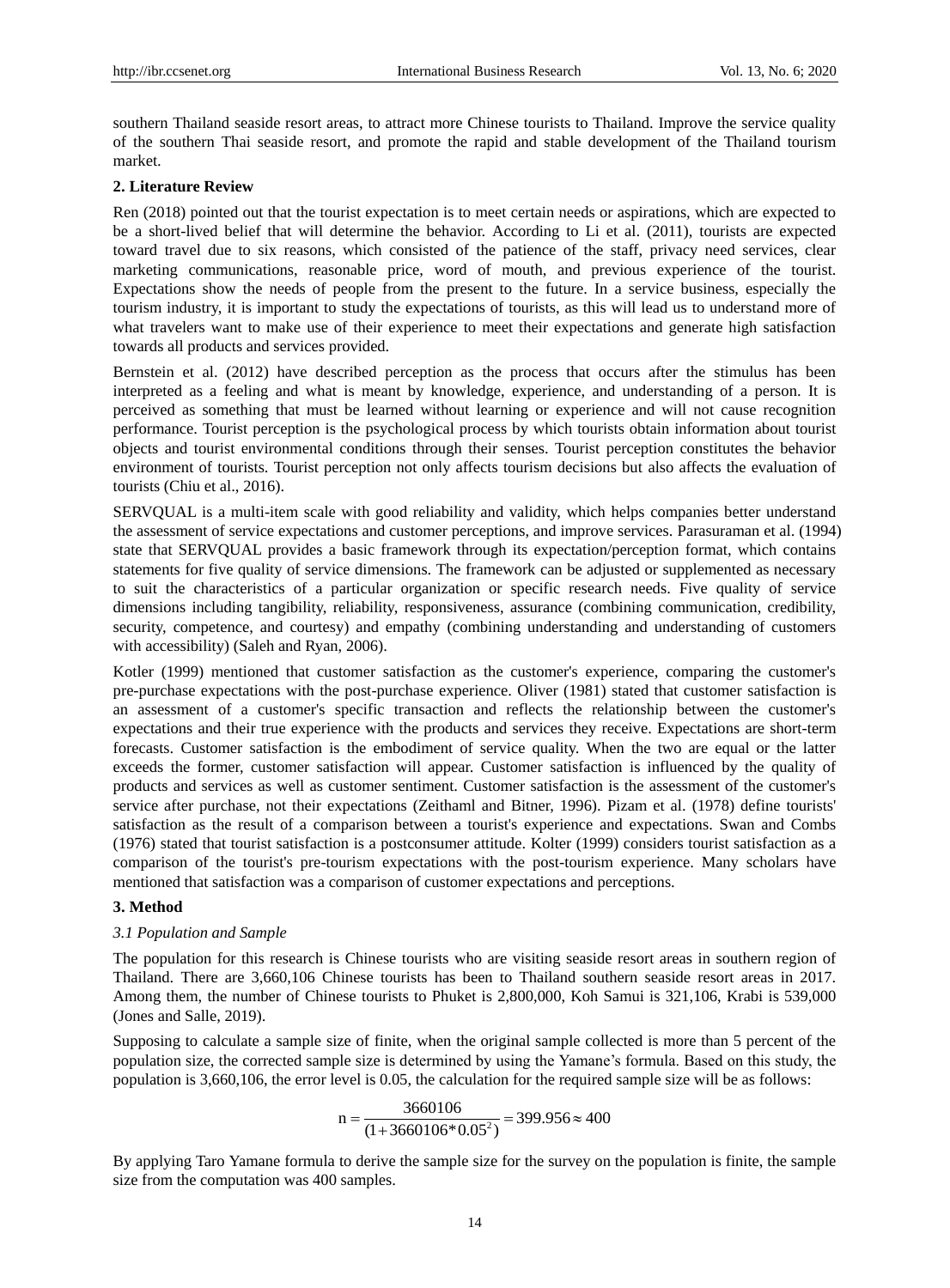### *3.2 Reliability and Validity*

The questionnaire was tested with 30 Chinese tourists who visited Thailand southern seaside resort areas. The reliability value was calculated by using Cronbach's alpha to ensure whether there was internal consistency within the items. The Alpha value of the pilot test test was 0.877, it indicated that the questionnaire of this research was highly reliable.

The index of item-objective congruence (IOC) is adopted in this study to test development for evaluating content validity at the item development stage (Rovinelli, & Hambleton, 1976). The result of the IOC test was 0.7, the designed questions of this research are acceptable.

### *3.3 Questionnaire Design*

The questionnaire consists of two parts. The first part is to survey the basic information of tourists. The second part is to survey the tourists' expectations and perceptions for the service quality of the seaside resort in southern Thailand and using a five-point Likert's scale as the response format. According to the dimension of SERVQUAL, marketing mix and external business. The researcher based on these dimensions, including tangibility, reliability, responsiveness, assurance, empathy, 7Ps (product, promotion, people, place, process, price, physical evidence), landscape, traffic, shopping, entertainment, the related questions were designed.

#### *3.4 Data Collection*

According to the number of Chinese tourists to Phuket was 2,800,000, Koh Samui was 321,106, Krabi was 539,000 in 2017 (Jones and Salle, 2019). Researcher issued questionnaire followed the above proportion that Phuket was 76.5%, Koh Samui was 8.8%, Krabi was 14.7%. A total number of 428 questionnaires were distributed and 400 were completed. Thus, the response rate was 93.5 percent, the number of Chinese tourists in Phuket was 306, the number of Chinese tourists in Koh Samui was 36, and the number of Chinese tourists in Krabi was 58.

## **4. Results**

#### *4.1 Demographic Analysis of the Respondents*

The majority of the Chinese tourists coming to Thailand southern seaside resort areas are female, ages are between 18-24 years old, unmarried, hold bachelor degrees, students, monthly salary between 3,000-5,999 Yuan. The majority of the Chinese tourists come from east China and north China, they choose to stay in Thailand southern seaside resort areas for 2 - 4 days. Before coming to Thailand southern seaside resort areas, the majority of the Chinese tourists got travel information from the websites and other social media. The majority of the Chinese tourist choose to come to Thailand southern seaside resort areas with friends, and never been to Thailand southern seaside resort areas before.

*4.2 Comparison of Chinese Tourists' Expectations and Perceptions*



Figure 1. Comparison of Chinese Tourists' Expectations and Perceptions of SERVQUAL

The result from Figure 1 illustrated that from the SERVQUAL, having first-class ability to handle emergencies is the biggest gap between expectations and perceptions (gap=1.68, rank 1), followed by having a legal framework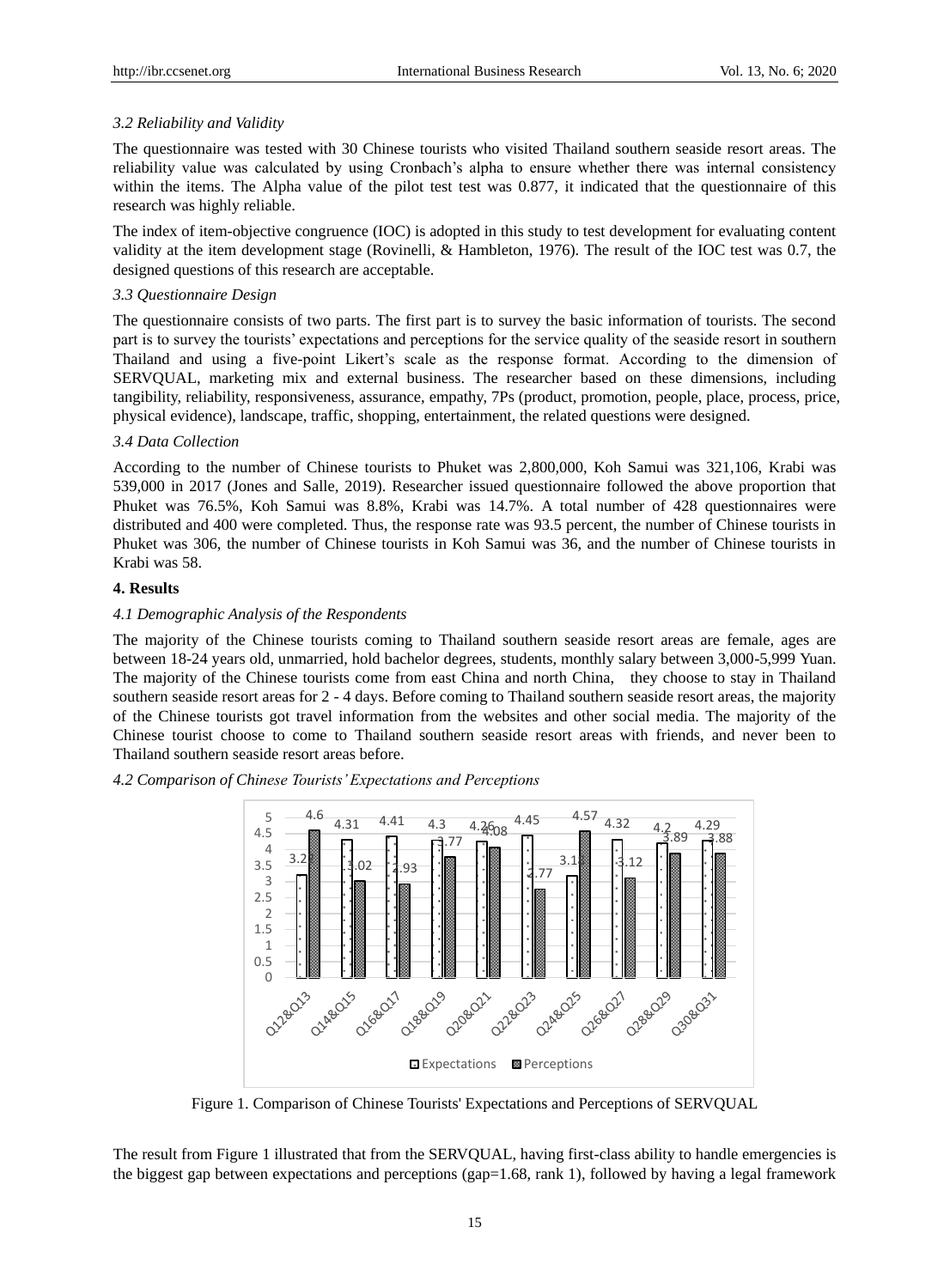in protecting Chinese tourists (gap=1.48, rank 2), followed by being respectful, use polite language, smile service towards Chinese tourists (gap=-1.39, rank 3), followed by having technical support, such as getting information on travel Apps, using online payment, etc. (gap=-1.38, rank 4), followed by having a well-developed infrastructure (gap=1.29, rank 5), followed by having sufficient funds to support the development of local tourism (gap=1.20, rank 6), followed by having excellent public security situation (gap=0.53, rank 7), followed by having friendly staffs (gap=0.41, rank 8), followed by paying attention to the expectations of Chinese tourists. Such as actively developing tourism projects suitable for Chinese tourists (gap=0.31, rank 9), followed by being friendly towards Chinese tourists and welcome Chinese tourists to travel (gap=0.18, rank 10).



Figure 2. Comparison of Chinese Tourists' Expectations and Perceptions of Marketing Mix Factors

The result from Figure 2 illustrated that from the marketing mix factors, having a reasonable price for food items is the biggest gap between expectations and perceptions (gap=2.12, rank 1), followed by having a reasonable accommodation price (gap=2.02, rank 2), followed by being staffs who provide fast services (gap=1.66, rank 3), followed by supporting online bookings (gap=-1.48, rank 4), followed by being able to provide personalized service to Chinese tourists (gap=-1.41, rank 5), followed by being clean and sanitary in the hotel (gap=0.45, rank 6), followed by setting up pre-sale tickets point (gap=0.43, rank 7), followed by providing services as advertised to Chinese(gap=0.41, rank 8), followed by having a first-class tour guide service team (gap=0.38, rank 9), followed by having trustworthy staffs (gap=0.37, rank 10), followed by providing professional service towards Chinese tourists (gap=0.37, rank 11), followed by having special promotions for Chinese tourists and having a brochure for major tourist attractions and around the district (gap=0.26, rank 12), followed by having staffs with healthy image, be well-dressed, and have excellent service skills (gap=0.25, rank 14).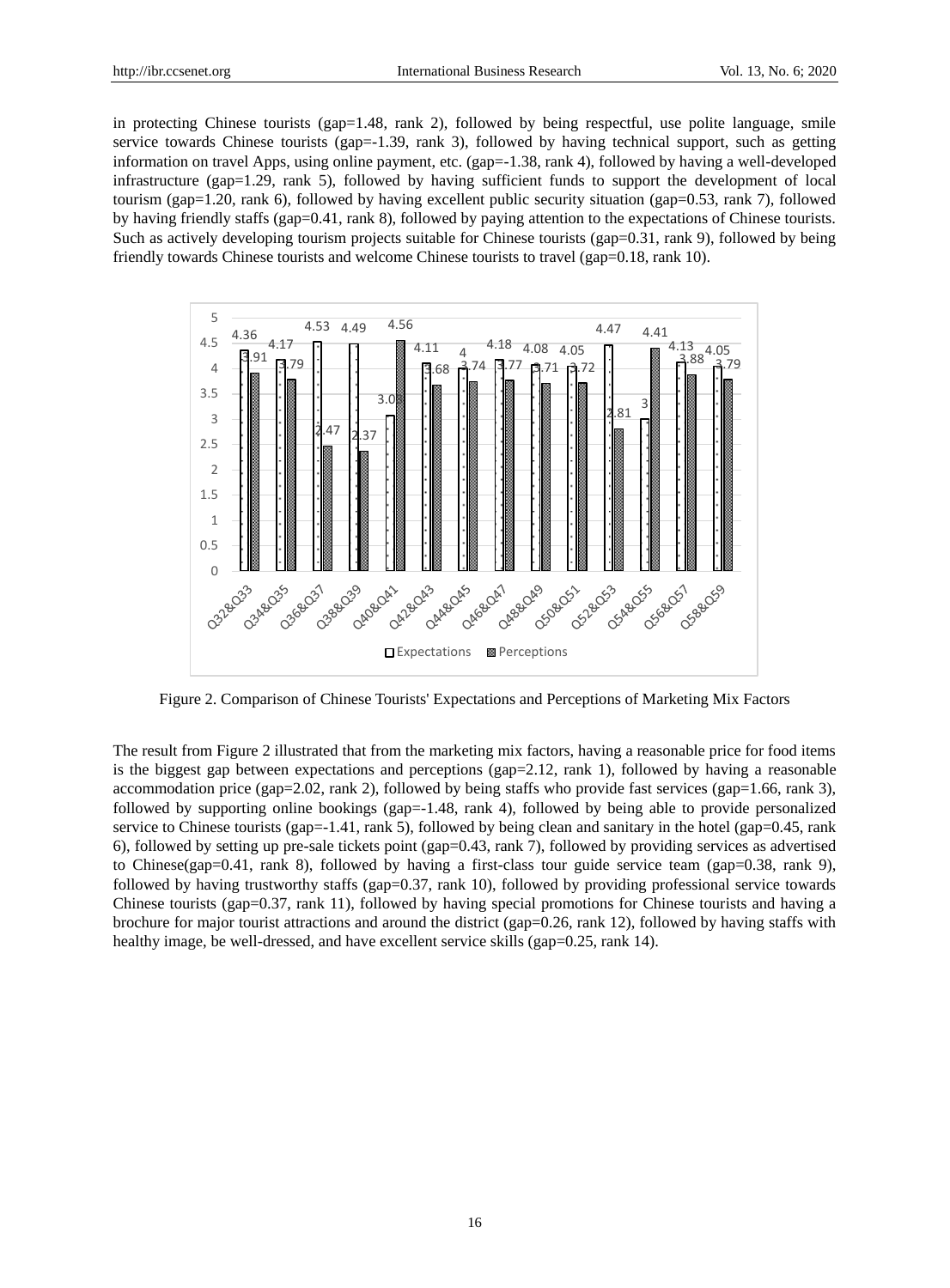

Figure 1. Comparison of Chinese Tourists' Expectations and Perceptions of External Business Factor

The result from Figure 3 illustrated that from the External Business Factor, having reasonable traffic cost is the biggest gap between expectations and perceptions (gap=2.02, rank 1), followed by having reasonable commodity prices (gap=1.82, rank 2), followed by having reasonable price at entertainment (gap=1.81, rank 3), followed by having convenient and easy access to transportation in the area (gap=1.42, rank 4), followed by having facilities for Chinese tourists recreational (gap=0.54, rank 5), followed by having stores that sell souvenirs and special local products(gap=0.33, rank 6), followed by having unique natural tourism landscape (gap=0.26, rank 7), followed by keeping a good memory for tourists (gap=0.24, rank 8).

#### **5. Discussion**

From the results, the biggest gap of dissatisfaction of Chinese tourists in the marketing mix factor is that Chinese tourists think that the food price has not met their expectations, and the gap has reached 2.12. The price of accommodation ranked second, and gap= 2.08, which did not meet their expectations. The external business factor involved traffic prices, commodity prices, and entertainment prices did not meet the expectations of Chinese tourists, the gap has reached 2.02, 1.82, and 1.42 respectively. It can be seen that the price item of Chinese tourists for the seaside resort areas in southern Thailand as a whole are lower than expected. From the demographic results, we can see that, first, most tourists who came to the southern seaside resort areas of Thailand had a monthly salary of 3,000-5,999 Yuan, few high-income earners, and second, the majority of occupations were students, because students had little income. So the prices item were lower than Chinese tourists' expectations.

It can also be seen from the results that the biggest gap of satisfaction of Chinese tourists in the marketing mix factor was supporting online bookings, the gap reached 1.48. And in the SERVQUAL factor, there was technical support, such as getting information on travel Apps, using online payment, etc., the gap was 1.38. Because Thailand is widely used in Alipay, WeChat Pay, UnionPay, Chinese app booking, etc., which is convenient for Chinese tourists. In terms of services, providing personalized service to Chinese tourists and being respectful, use polite language, smile service towards Chinese tourists also exceeded the expectations of Chinese tourists, which were gap=1.41 and gap=1.39 respectively. This was consistent with Vatcharamon (2016) mentioned that the tourism industry in Thailand was mainly a service of smiles and Chinese tourists were highly satisfied with the smile services of Thailand. However, in terms of handling emergencies and fast services, the perception of Chinese tourists was lower than expected, which was related to the different ways of doing things in the two countries. The Chinese were used to doing things quickly and efficiently, while the efficiency of the Thai people may be accustomed to regular services. The Chinese were not used to it, causing Chinese tourists to be dissatisfied with the Thais' handling of emergency affairs and fast service.

Chinese tourists were also below perceptions for an item of having a legal framework in protecting Chinese tourists, with a gap of 1.48. Wang (2012) mentioned that the tourism authority of Thailand has a strict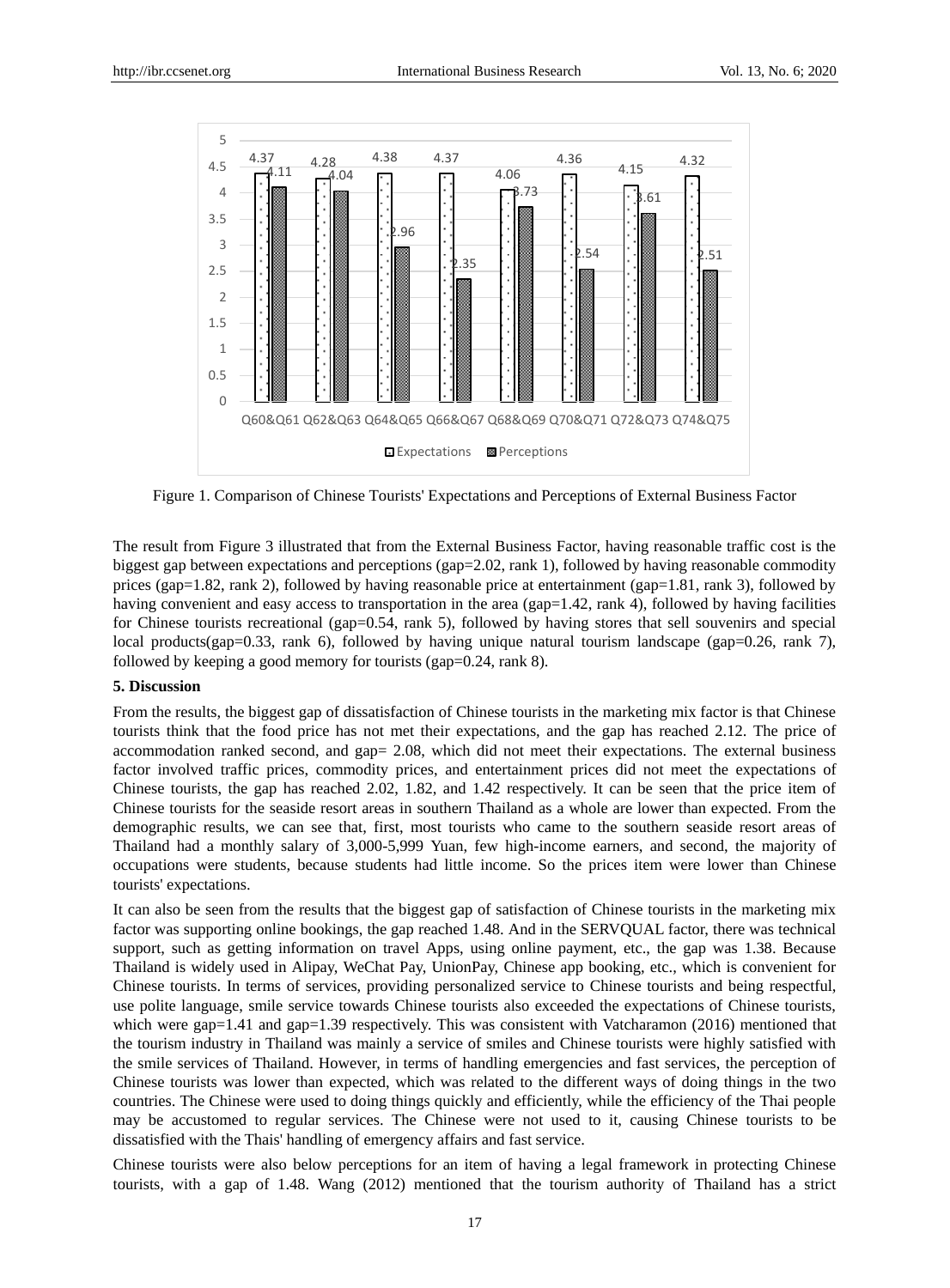management system. When traveling on Phuket, you can often see a tourist policeman in uniform, which is one of the characteristics of Thailand. If the rights are violated, tourists can complain directly to them and they will get justice for you. The Phuket government has taken many other steps to protect the interests of tourists. So it is contradicted Wang who stated.

#### **6. Conclusion**

Chinese tourists think some perceptions in Thailand southern seaside resort areas can't reach their expectations. As for the price, it doesn't have a reasonable price for food items, accommodation, traffic, commodity, and entertainment. As for the staff, they don't have first-class ability to handle the emergency, can't provide fast services. As for the managers of seaside resort areas, it doesn't have enough legal frameworks in protecting Chinese tourists, doesn't have convenient and easy access to transportation in the seaside resort area, etc.

However, Chinese tourists think some perceptions in Thailand southern seaside resort areas exceed their expectations. First, the seaside resort areas are supporting online bookings, followed by the staffs provide personalized service to Chinese tourists, followed by the staffs are respectful, use polite language, smile service towards Chinese tourists, last, the seaside resort areas have technical support, such as getting information on travel Apps, using online payment, etc.

The theoretical implications of the study are combined three Thailand southern seaside resort areas to compare Chinese tourists' expectations and perceptions of service quality and have never been seen in previous research. The three seaside resort areas are combined for analysis, compared with previous articles that only studied one seaside resort area, this study is more representative. So this study adds theoretical contributions to the study of the seaside resort area in southern Thailand.

The practical implications of the study are that help Thailand 's seaside resort areas to understand the latest information about Chinese tourists' expectations and actual evaluation of the destination's service quality, and contribute to managers to enhance the competitiveness of the southern Thailand seaside resort areas, to attract more Chinese tourists to Thailand. Improve the service quality of the southern Thai seaside resort, and promote the rapid and stable development of the Thailand tourism market.

Some limitations can be identified, First, the findings from this study apply to Chinese tourists and are not applied to tourists from other countries because they have different expectations and perceptions. Second, this study only uses quantitative methods and lacks qualitative data, which may cause data limitations, using only a single method, only part of the information can be obtained, and much other useful information is ignored and omitted, which makes it difficult to make a comprehensive and accurate conclusion.

The study recommends that the managers of seaside resort areas in southern Thailand need control of the cost of accommodation, food items, transportation, commodities to be more rationalized. To set up reasonable prices, they need to control individual or collective price hike, rectifying the phenomenon of disrupting market prices and stabilizing market prices. With better price management, thereby attracting more Chinese tourists to visit seaside resort areas in southern Thailand. Additionally, managers should Introduce laws and policies to protect the rights and interests of Chinese tourists in Thailand, improve the ability of staff to handle emergencies and provide fast service for Chinese tourists. Self-adjustment to reach the most anticipated aspects of Chinese tourists to create seaside resort areas visiting to reach the Chinese tourists' most satisfaction.

#### **References**

- Bernstein, D. A., Penner, L. A., Clarke-Stewart, A., & Roy, E. J. (2012). *Phychology* (9th ed.). Belmont, America: Wadsworth Cengage Learning.
- Chiu, W. S., Zeng, S. H., & Cheng, P. S. T. (2016). The influence of destination image and tourist satisfaction on tourist loyalty: a case study of Chinese tourists in Korea. *International Journal of Culture, Tourism and Hospitality Research, 10*(2), 223-234. https://doi.org/10.1108/IJCTHR-07-2015-0080
- Jones, L. L., & Salle, I. (2019). Thailand hotel market research prepared for S hotels and resorts company limited. *FINAL-Thailand Hotel Market Research*, *1*(1), 1-174. Retrieved from http://webcache.googleusercontent.com/search?q=cache:\_mpFyad0mNEJ:market.sec.or.th/public/ipos/IPO SGetFile.aspx%3FTransID%3D250826%26TransFileSeq%3D58+&cd=1&hl=zh-CN&ct=clnk&gl=th
- Kotler, P. (1999). *Marketing management* (10th ed.). New Jersey, NJ:Prentice-Hall.
- Li, X., Lai, C., Harrill, R., Kline, R., & Wang, L. (2011). When east meets west: An exploratory on study on Chinese outbound tourists' travel expectations. *Tourism Management*, *32*(4), 741-749. https://doi.org/10.1016/j.tourman.2010.06.009